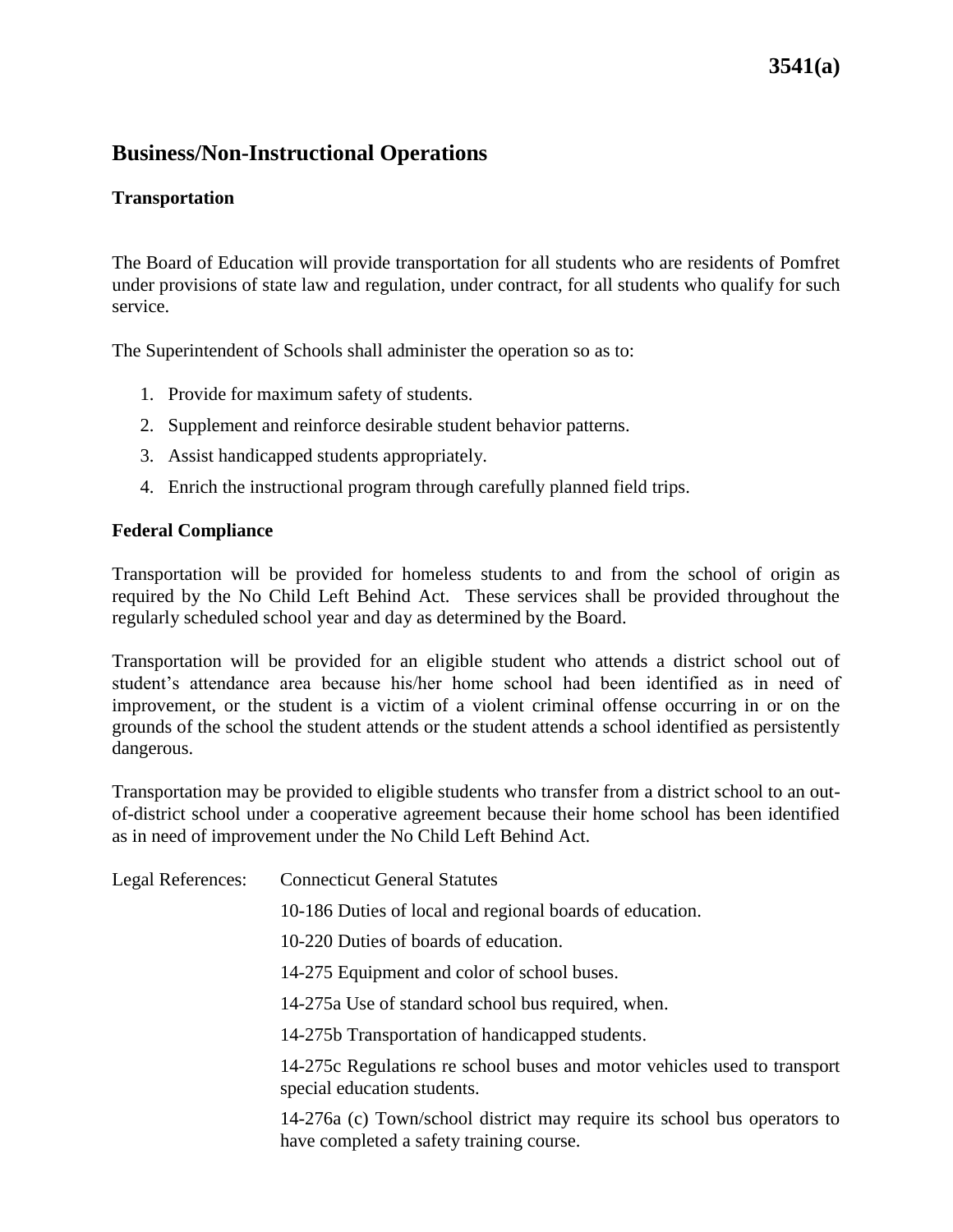### **Transportation**

| Legal Reference: | Connecticut General Statutes (continued)                                                                       |
|------------------|----------------------------------------------------------------------------------------------------------------|
|                  | 14-280 Letters and signals to be concealed when not used in transporting<br>children. Signs on other vehicles. |
|                  | 20 U.S.C. NCLB Act of 2001, P.L. 107-110, Title I, Section 1116                                                |
|                  | McKinney-Vento Homeless Education Assistance Act of 2001, P.L. 107-<br>110, 42 U.S.C., Sections 11431-11435    |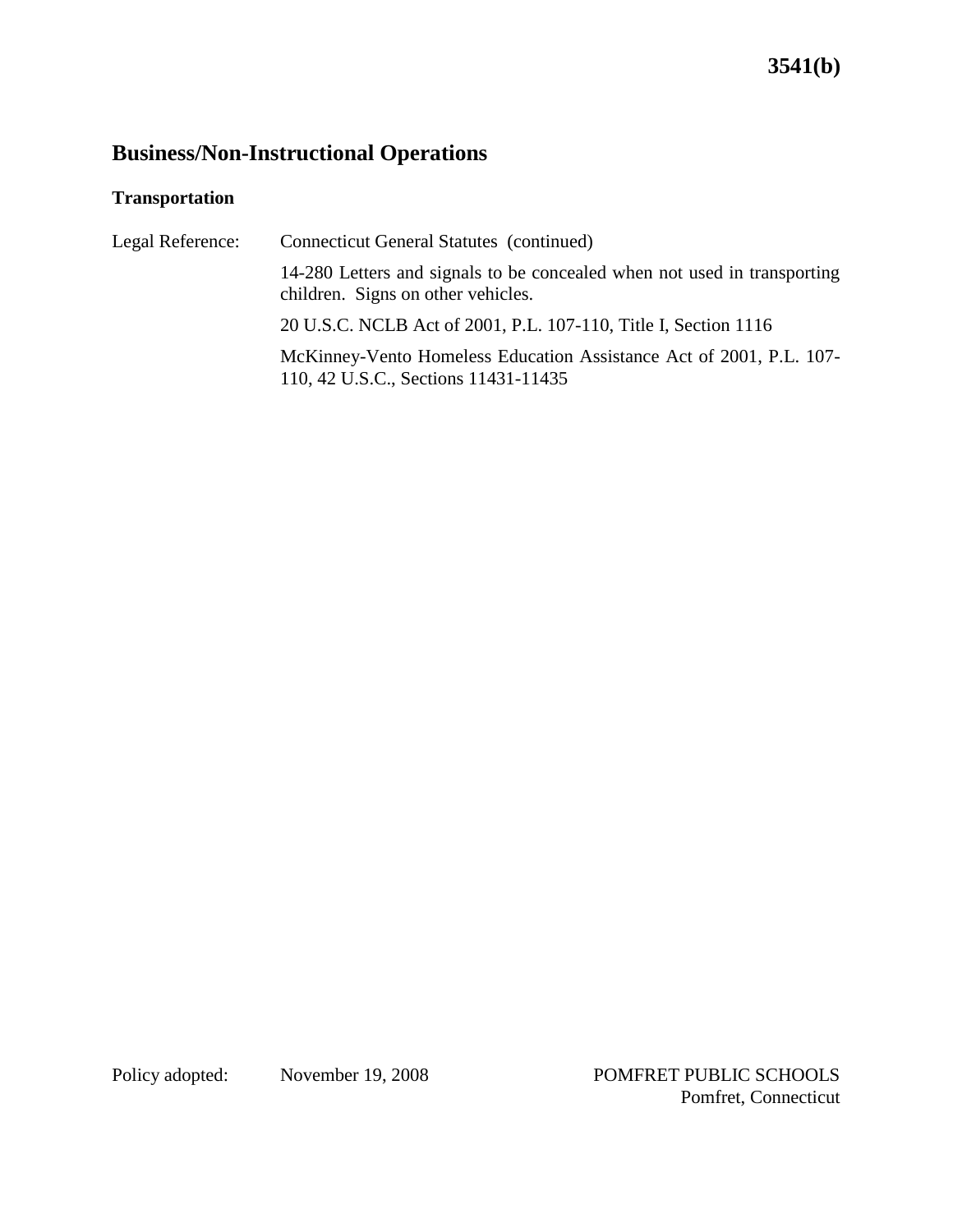### **Transportation**

The Board of Education will, in a manner consistent with Section 10-186 of the Connecticut General Statutes, furnish by transportation or otherwise, school accommodations so that each child over five and under twenty-one years of age who resides within the jurisdiction of the Board and is not a graduate of high school or vocational school (or who is not otherwise legally excluded from school) may attend the public schools maintained by the Board pursuant to Section 10-220 of the Connecticut General Statutes.

### **1. Definitions**

- **A. "School transportation"** means the procedure, program or fully effective and implemented plan by which a student is conveyed, at public expense, whether by use of publicly owned equipment or by contract to or from his/her residence to or from the school in which he/she is enrolled by the Board.
- **B. "Walking distance"** means the linear measure of a prescribed or authorized pedestrian route between the student's residence and his/her school from a point at the curb or edge of a public road or highway nearest the student's residence to the nearest allowable access of the school, or the bus pickup area; or the route from the point on the public thoroughfare nearest the residence the school bus (or vehicle) embarkation point (bus stop) established by the Board.
- **C. "One mile walking distance"** means a reasonable measurement of a route to be traversed extending from the point of measurement at least 5,280 feet.
- **D. "Preschool/Grade K"** means a preschool student or kindergarten student.
- **E. "Raised walk area"** means (1) a sidewalk or (2) a portion of the right of way at least three feet wide, usually parallel to the traffic lanes, which may be paved or unpaved, distinguished by some elevation above the street pavement level and marked by curbing, drainage ditch, grass area, and fencing, apart from and independent of any white line safety markings along the street pavement.
- **F. "Walking route"** means the most direct route which the child would normally be expected to travel between his/her residence and the school to which he/she is assigned by the Board.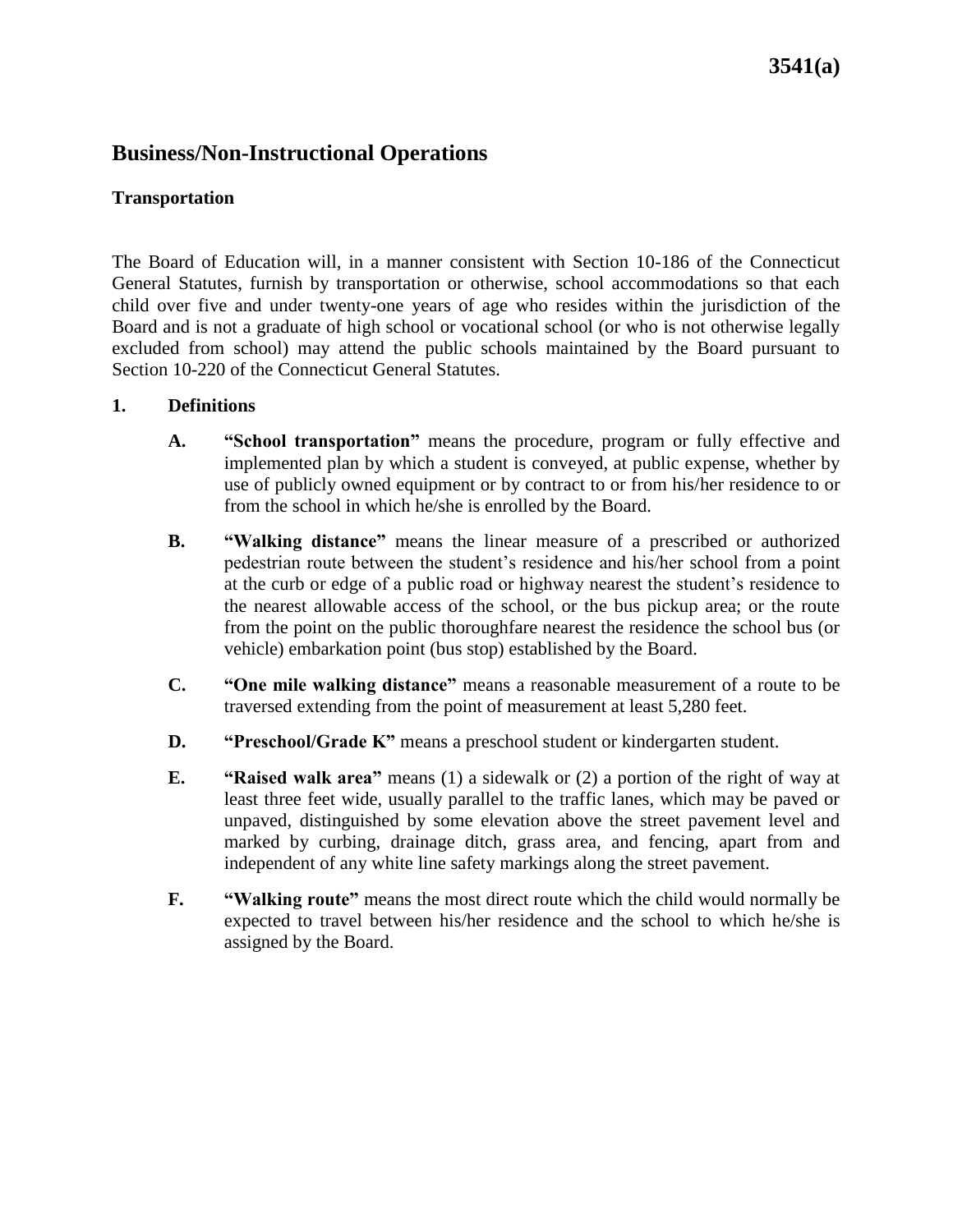## **3541(b)**

### **Business/Non-Instructional Operations**

### **Transportation**

### **1. Definitions** (continued)

- **G. "Hazard"** means (1) exposure to molestation considered morally degrading or physically harmful, or (2) an unsafe thing or condition or a possible source of peril, danger, duress, or difficulty presenting a problem, the solution of which is beyond the ordinary capability of a child of a given age or attainment or including specifically the following:
	- 1. A walking route along a street or road having an adjacent or paralleled raised walk area is a hazard where any of the following conditions exist along said walking route:
		- a. Speed limits for motor vehicles are in excess of forty miles per hour and there are no pedestrian crossing lights or crossing guards or other safety provisions at points where students must cross said street or road in going to and from school;
		- b. The usual or frequent presence of any nuisance, such as open manholes or construction; snow plowed or piled on the raised walk area making such areas unusable; loading zones where delivery trucks are permitted to park in alleys; commercial entrances and exits where cars are crossing raised walk areas at speeds in excess of five (5) miles per hour, and the like, including such nuisance which is dangerous or attractive to normal children;
		- c. For students under age ten, or enrolled in grade K through 3, absence of pedestrian crossing light, or crossing guard where three or more streets intersect, and at a street crossing where there are no stop signs or crossing guards; and,
		- d. For students over age ten, or enrolled in grades 4 through 12, absence of a traffic light, or stop sign, or crossing guard at street crossings where three or more streets intersect, and have an average traffic count which exceeds 120 vehicles per hour during the time that children are walking to and from school.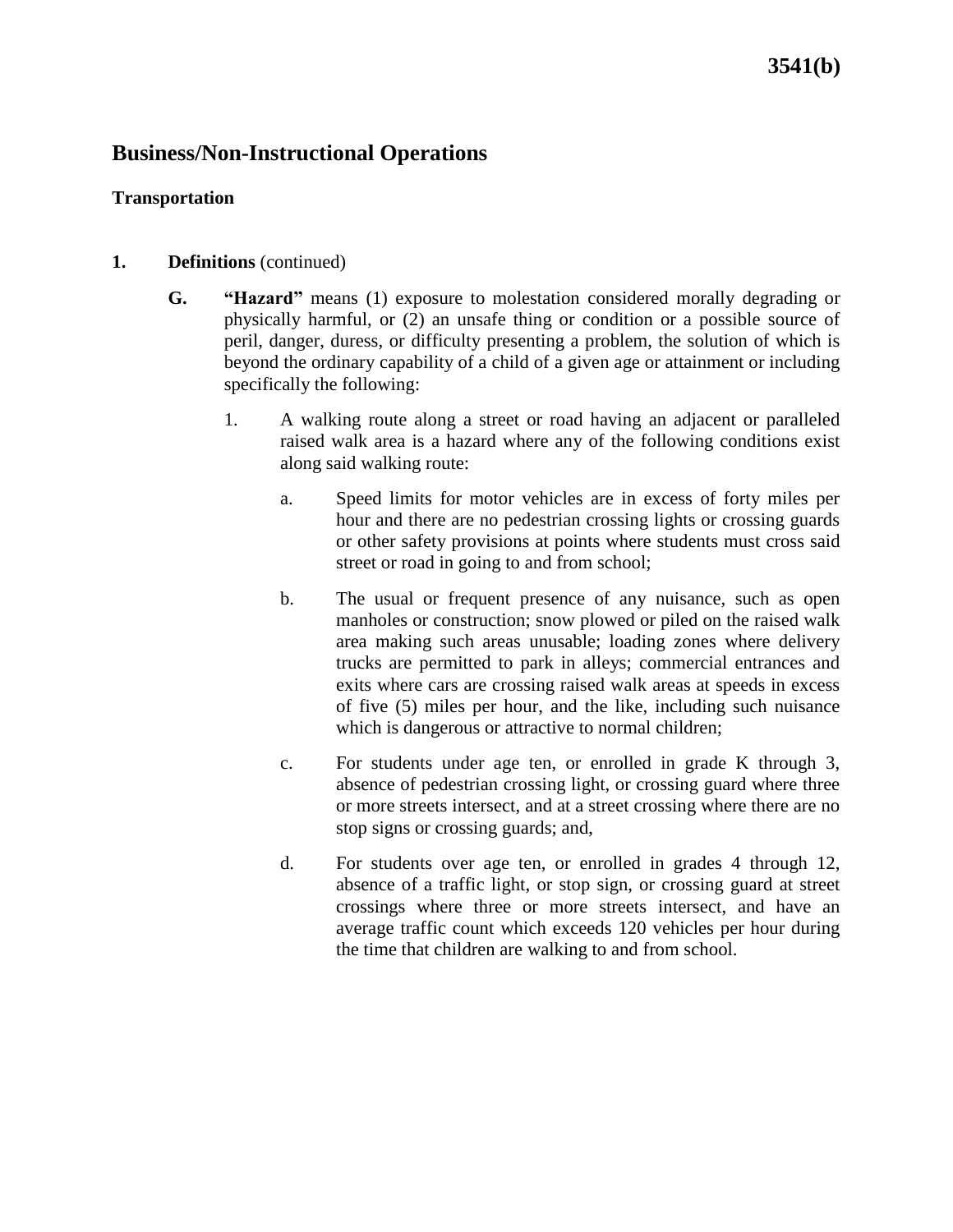## **3541(c)**

### **Business/Non-Instructional Operations**

### **Transportation**

#### **1. Definitions** (continued)

- 2. Any street, road, or highway which has no sidewalks or raised walk areas shall be deemed unduly hazardous for students enrolled in grades K through 8, unless all of the following conditions are met:
	- a. There exists no line-of-site obstruction caused by a hill, curve, structure, out-cropping, land form, planting, snow bank, or other obscuring object or structure which may be safely negotiated by vehicles only at speeds under fifteen miles per hour.
	- b. The line-of sight visibility together with posted speed limits permit vehicular braking/stopping distances in accordance with the Connecticut Drivers Manual.
	- c. Man-made hazards including attractive nuisances are absent.
	- d. The roadway available to vehicles, when plowed free of snow accumulation, has a minimum width of twenty (20) feet.
	- 3. Any street, road, walkway or path in an area adjacent to, and paralleled to railroad tracks shall be considered a hazard, unless suitable physical barriers along the walking routes are present and fixed between the tracks and the walking route (such as guard railings). Tracks that carry moving trains during hours that students are walking to or from school will be deemed hazardous unless the following conditions exist:
		- a. A crossing guard is present; or,
		- b. An automatic control bar is present at crossings used by children under age ten, or a bar, or red flashing signal light is operational when the crossing is used for students over ten years of age
	- 4. A lake, stream, culvert or waterway will be deemed a hazard in the absence of a fence or other suitable barrier fixed between the walking route and the water.
	- 5. Any street, road, walkway or path designed as a walking route for school students which pass through an area which has a history of aggressive acts or molestation resulting in actual or threatened physical harm, or moral degradation, during the hours when students ordinarily walk to and from school.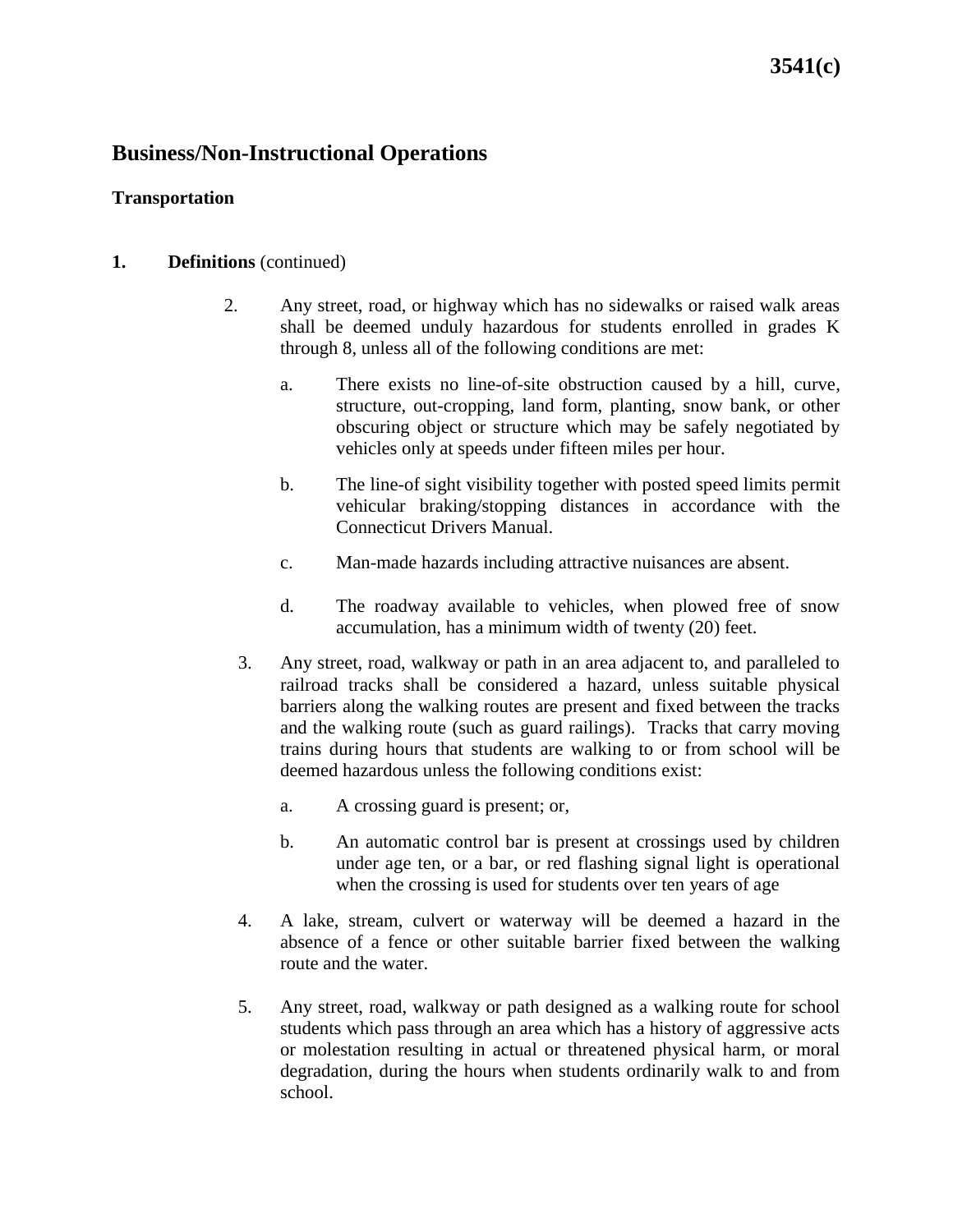## **3541(d)**

## **Business/Non-Instructional Operations**

### **Transportation**

### **1. Definitions** (continued)

6. A situation shall be considered hazardous wherein students under the age of twelve, or enrolled in a grade kindergarten through grade six, are required to walk to or from school or to or from a bus stop at any time prior to one-half hour before sunrise or after one-half hour after sunset.

#### **2. Duties of the Superintendent**

It shall be the responsibility of the Superintendent of Schools or designee to manage and supervise the school transportation service and, in connection therewith, to do the following;

- A. Determine eligibility for school transportation in accordance with these guidelines and Section 10-186 of the General Statutes and in compliance with applicable portions of the No Child Left Behind Act pertaining to homeless students and school choice.
- B. Establish school transportation routes and designate locations for pick-up points (bus stops).
- C. Develop, circulate and enforce codes of behavior for those children who are transported to and from school via school transportation.
- D. Develop procedures for responding to requests pertaining to matters of school transportation or other school accommodations.
- E. Give due consideration to requests for extension of school transportation service.
- F. Perform all other duties and responsibilities related to the furnishing of school accommodations by school transportation or otherwise in a manner not inconsistent with Section 10-186 of the Connecticut General Statutes or these guidelines.

#### **3. Eligibility for School Transportation**

All students who are residence of Pomfret are eligible for school transportation.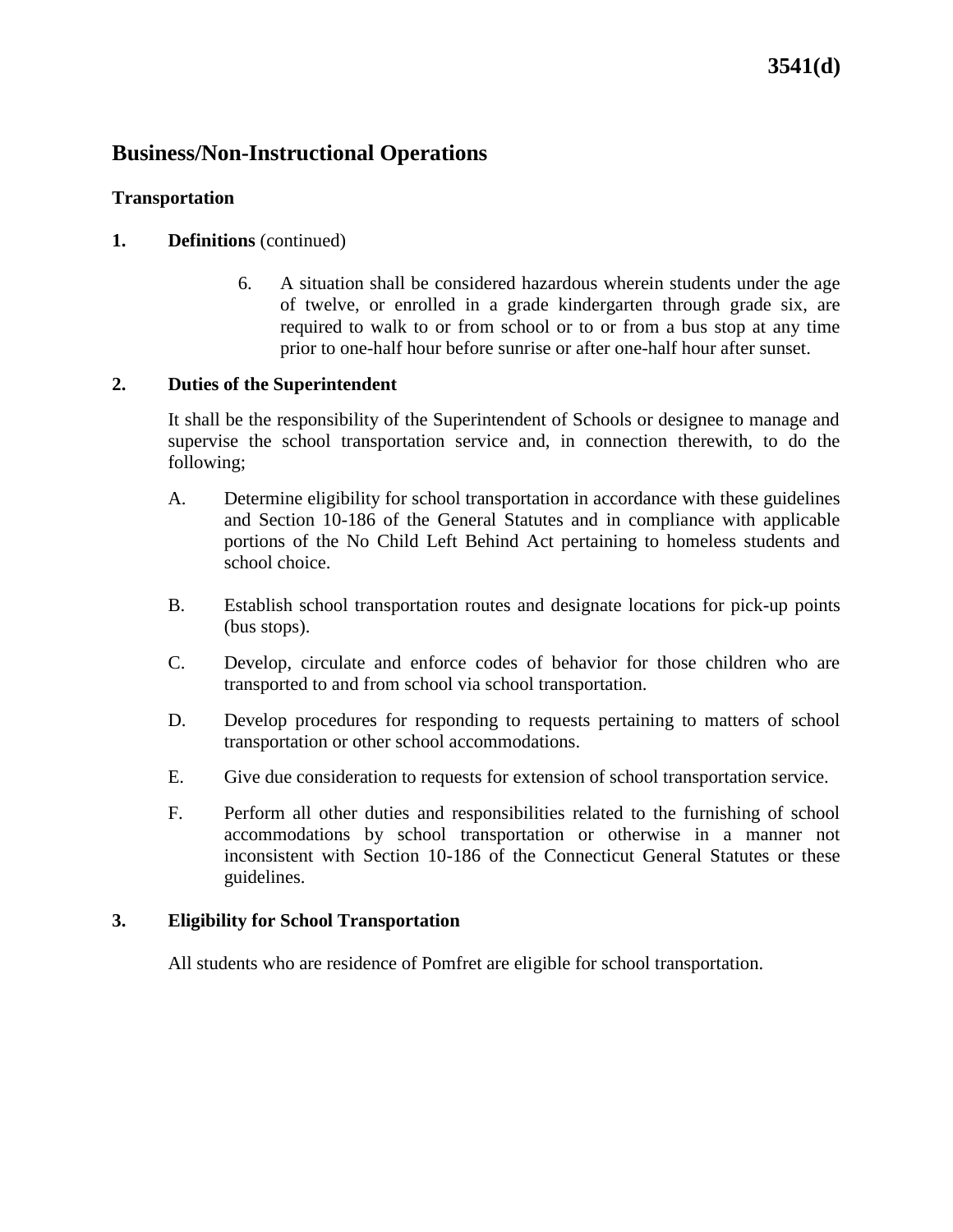## **3541(e)**

### **Business/Non-Instructional Operations**

**Transportation** (continued)

### **4. Eligibility for Out-of-Town Transportation**

- A. Any resident of the school district under twenty-one years of age who is not a high school or vocational school graduate and who is attending a state vocational school shall be eligible for transportation.
- B. A student who is placed by Planning and Placement Team for special education reasons in either a public or private educational institution out-of-town shall be provided the necessary transportation.
- C. A student who transfers to an out-of-district school under a cooperative arrangement because their District home school has been identified as in need of improvement under the No Child Left Behind Act.

#### **5. Appeals**

Any parent, guardian, student at majority, or any agent or officer whose duty it is to compel the observance of the laws concerning attendance at school may appeal any administrative decision concerning school transportation in the following manner:

- A. Discuss the matter with the Principal of the school to which the student is assigned.
- B. If no resolution is reached under (A) above, discuss the matter with the Superintendent of Schools.

Any parent, guardian, student at majority, or officer whose duty it is to compel the observance of the laws concerning attendance at school, who believes that the Superintendent, or his/her designee, is not furnishing school accommodations, by transportation or otherwise, to himself or herself or to his/her child in a manner consistent with the laws of the State of Connecticut or these regulations may, in writing, request a hearing before the Board to show the Board the manner in which the Superintendent has so failed to furnish such accommodations.

The Board shall hold a hearing within then (10) days following receipt of such request.

The hearing before the Board will be in compliance with the provisions of Section 4-177 to 4-180 inclusive of the Connecticut General Statutes.

A stenographic record or tape recording shall be made of such hearing.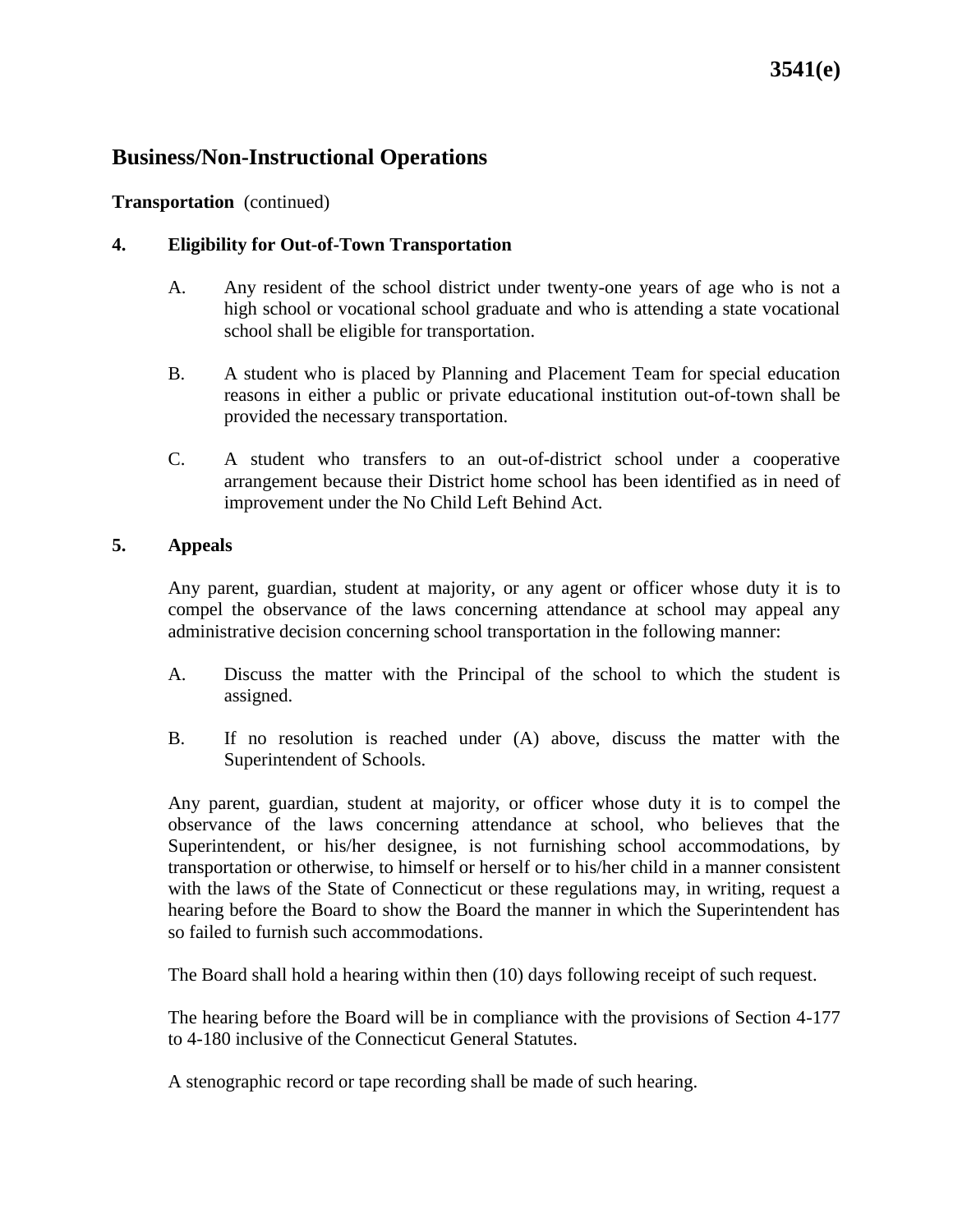### **Transportation** (continued)

#### **6. Routes and Services**

Regard for safety of students in a basic element of these regulations.

stop, or for other reasons of safety as determined by the Board.

Students shall walk to the nearest bus stop up to the following maximum distances:

| Α.             | Kindergarten through 3 | 1 mile    |
|----------------|------------------------|-----------|
| Β.             | Grades 4 through 8     | 1.5 miles |
| $\mathbf{C}$ . | Grades 9 through 12    | 2 miles   |

Bus stops may be located at more frequent intervals to reduce student congestion at the

School transportation services are provided exclusively for the benefit and safety of the student population, and are to be used only in support of programs authorized by and under the auspices of the School Board. The bus ride from home to school and school to home shall not exceed one hour.

Preschool through grade eight students may ride buses other than their own only at the convenience of the school district in accordance with bus safety regulations. For safety reasons, a written request must be submitted by the parent to the Principal of the school for his/her official approval each time a child's bus schedule is changed. Exceptions to written request will be made only on an emergency basis. Grade 9–11 students residing outside of Pomfret may not use student transportation. In the event of a significant bus problem transporting a child the parent shall be notified by telephone immediately.

Legal Reference: Connecticut General Statutes

10-76d re transportation for special education program services.

10-97 Transportation to vocational schools.

10-186 Duties of local and regional boards of education re school attendance. Hearings. Appeals to state board. Establishment of hearing board.

10-220 Duties of boards of education.

10-220c Transportation of children over private roads. Immunity from liability.

10-273a Reimbursement for transportation to and from elementary and secondary schools.